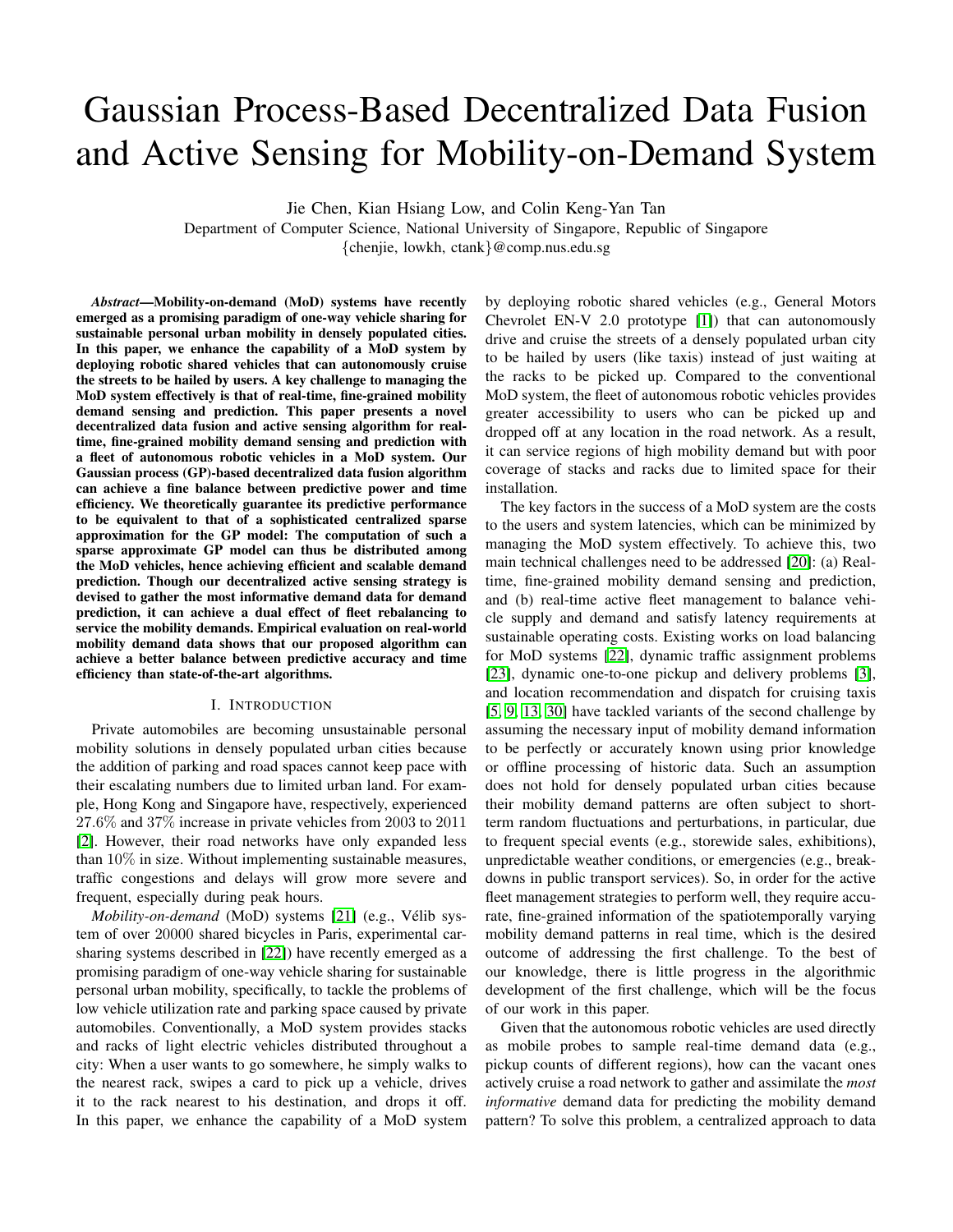fusion and active sensing [\[4,](#page-7-11) [12,](#page-7-12) [15,](#page-7-13) [16,](#page-7-14) [18,](#page-7-15) [19\]](#page-7-16) is poorly suited because it suffers from a single point of failure and incurs huge communication, space, and time overheads with large data and fleet. Hence, we propose a novel decentralized data fusion and active sensing algorithm for real-time, finegrained mobility demand sensing and prediction with a fleet of autonomous robotic vehicles in a MoD system. The specific contributions of our work include:

- Modeling and predicting the spatiotemporally varying mobility demand pattern using a rich class of Bayesian nonparametric models called the *log-Gaussian process* ( $\ell$ GP) (Section [II\)](#page-1-0);
- Developing a novel *Gaussian process-based decentralized data fusion* (GP-DDF<sup>+</sup>) algorithm (Section [III\)](#page-2-0) that achieves a fine balance between predictive power and time efficiency, and theoretically guaranteeing its predictive performance to be equivalent to that of a sophisticated centralized sparse approximation for the Gaussian process (GP) model: The computation of such a sparse approximate GP model can thus be distributed among the MoD vehicles, hence achieving efficient and scalable demand prediction;
- Exploiting a *decentralized active sensing* (DAS) strategy (Section [IV\)](#page-3-0) to gather the most informative demand data for predicting the mobility demand pattern: Interestingly, we can analytically show that DAS exhibits a cruising behavior of simultaneously exploring demand hotspots and sparsely sampled regions that have higher likelihood of picking up users, hence achieving a dual effect of fleet rebalancing to service the mobility demands;
- Empirically evaluating the predictive accuracy, time efficiency, scalability, and performance of servicing mobility demands (i.e., average cruising length of vehicles, average waiting time of users, total number of pickups) of our proposed algorithm on a real-world mobility demand pattern over the central business district of Singapore during evening hours (Section [VI\)](#page-5-0).

#### II. MODELING A MOBILITY DEMAND PATTERN

<span id="page-1-0"></span>The service area in an urban city can be represented as a directed graph  $G \triangleq (V, E)$  where V denotes a set of all regions generated by gridding the service area, and  $E \subseteq V \times V$ denotes a set of edges such that there is an edge  $(s, s')$  from  $s \in V$  to  $s' \in V$  iff at least one road segment in the road network starts in s and ends in s'. Each region  $s \in V$  is associated with a *p*-dimensional feature vector  $x_s$  representing its context information (e.g., location, time, precipitation), and a measurement  $y_s$  quantifying its mobility demand<sup>[1](#page-1-1)</sup>. Since it is often impractical in terms of sensing resource cost to determine the actual mobility demand of a region, a common practice is to use the pickup count of the region as a surrogate measure. To elaborate, the user pickups made by vacant MoD vehicles cruising in a region contribute to its pickup count. Since we do not assume a data center to be available to keep track of the pickup count, a fully distributed gossip-based protocol [\[11\]](#page-7-18) is utilized to aggregate these pickup information from the vehicles in the region that are connected via an ad hoc wireless communication network. Consequently, any vehicle entering the region can access its pickup count simply by joining its ad hoc network.

As observed in [\[5,](#page-7-7) [13\]](#page-7-9) and our real-world data (Fig. [1a](#page-5-1)), a mobility demand pattern over a large service area in an urban city is typically characterized by spatiotemporally correlated demand measurements and contains a few small-scale hotspots exhibiting extreme measurements and much higher spatiotemporal variability than the rest of the demand pattern. That is, if the measurements are put together into a 1D sample frequency distribution, a positive skew results. We like to consider using a rich class of Bayesian nonparametric models called *Gaussian process* (GP) [\[25\]](#page-7-19) to model the demand pattern. But, the GP covariance structure is sensitive to strong positive skewness and easily destabilized by a few extreme measurements [\[28\]](#page-7-20). In practice, this can cause reconstructed patterns to display large hotspots centered about a few extreme measurements and predictive variances to be unrealistically small in hotspots [\[10\]](#page-7-21), which are undesirable. So, if the GP is used to model a demand pattern directly, it may not predict well. To resolve this, a standard statistical practice is to take the log of the measurements (i.e.,  $z_s = \log y_s$ ) to remove skewness and extremity, and use the GP to model the demand pattern in the *log-scale* instead.

#### *A. Gaussian Process (GP)*

Each region  $s \in V$  is associated with a realized (random) log-measurement  $z_s$  ( $Z_s$ ) if s is sampled/observed (unobserved). Let  $\{Z_s\}_{s\in V}$  denote a GP, that is, every finite subset of  $\{Z_s\}_{s\in V}$  has a multivariate Gaussian distribution. The GP is fully specified by its *prior* mean  $\mu_s \triangleq \mathbb{E}[Z_s]$  and covariance  $\sigma_{ss'} \triangleq cov(Z_s, Z_{s'})$  for all  $s, s' \in V$ , the latter of which is defined by the widely-used squared exponential covariance function:

$$
\sigma_{ss'} \triangleq \sigma_s^2 \exp\left(-\frac{1}{2}\sum_{i=1}^p\left(\frac{[x_s]_i - [x_{s'}]_i}{\ell_i}\right)^2\right) + \sigma_n^2 \delta_{ss'}
$$

where  $[x_s]_i$  ( $[x_{s'}]_i$ ) is the *i*-th component of the feature vector  $x_s(x_{s})$ , the hyperparameters  $\sigma_n^2, \sigma_s^2, \ell_1, \ldots, \ell_p$  are, respectively, noise and signal variances and length-scales that can be learned using maximum likelihood estimation, and  $\delta_{ss}$  is a Kronecker delta that is 1 if  $s = s'$  and 0 otherwise. Given a set  $D \subset V$  of observed regions and a column vector  $z_D$ of corresponding log-measurements, the GP can be used to predict the log-measurements of any set  $S \subset V$  of unobserved regions with the following Gaussian *posterior* mean vector and covariance matrix:

<span id="page-1-3"></span><span id="page-1-2"></span>
$$
\mu_{S|D} \triangleq \mu_S + \Sigma_{SD} \Sigma_{DD}^{-1} (z_D - \mu_D) \tag{1}
$$

$$
\Sigma_{SS|D} \triangleq \Sigma_{SS} - \Sigma_{SD} \Sigma_{DD}^{-1} \Sigma_{DS} \tag{2}
$$

<span id="page-1-1"></span><sup>&</sup>lt;sup>1</sup>The service area is represented as a grid of regions instead of a network of road segments like in [\[6\]](#page-7-17) because we observe less smoothly-varying, noisier demand measurements (hence, lower spatial correlation) for the latter in our real-world data (Section [VI\)](#page-5-0) since many road segments do not permit stopping of vehicles.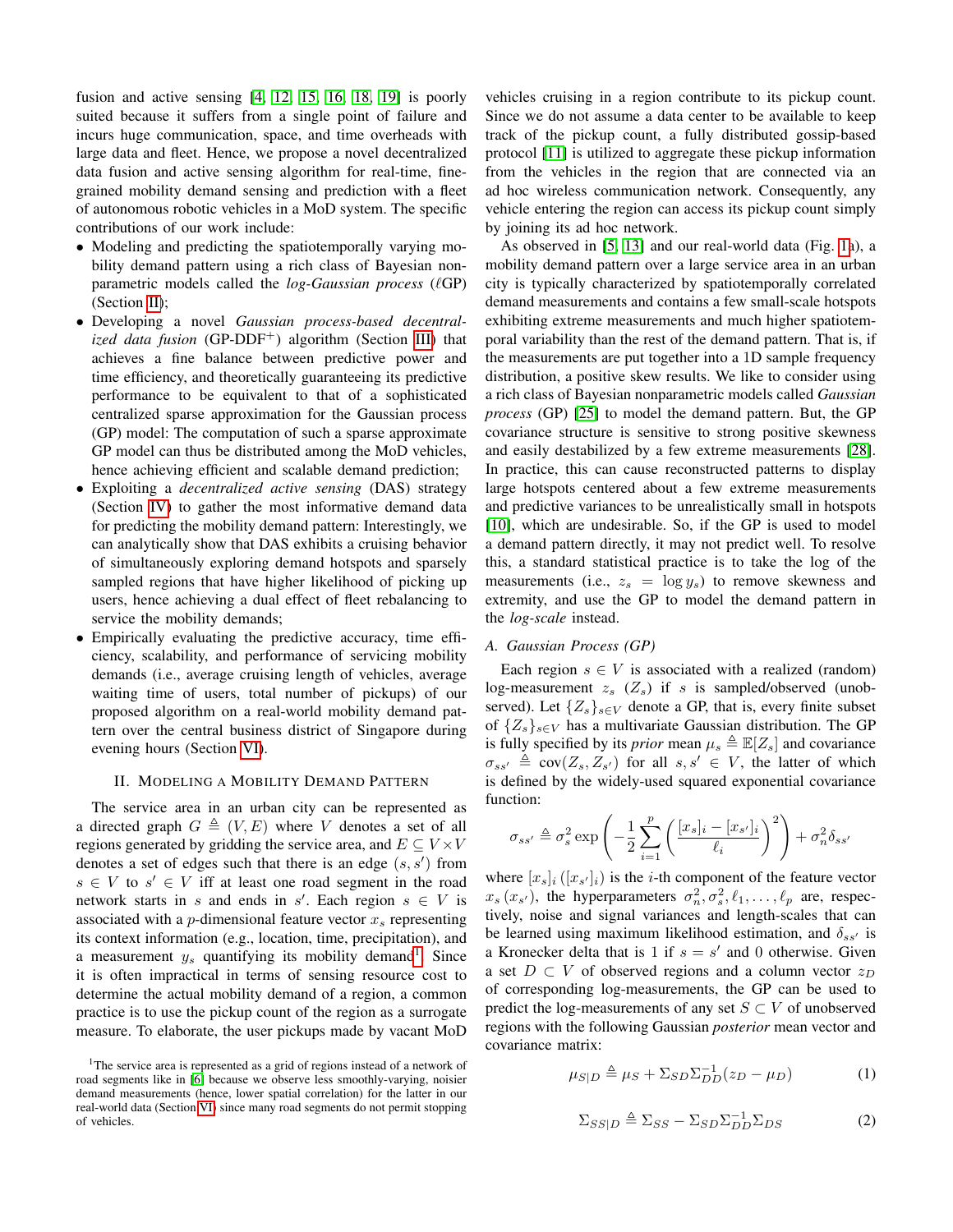where  $\mu_S(\mu_D)$  is a column vector with mean components  $\mu_s$ for all  $s \in S(s \in D)$ ,  $\Sigma_{SD}(\Sigma_{DD})$  is a covariance matrix with covariance components  $\sigma_{ss'}$  for all  $s \in S$ ,  $s' \in D(s, s' \in D)$ , and  $\Sigma_{SD}$  is the transpose of  $\Sigma_{DS}$ .

# *B. Log-Gaussian Process (*`*GP)*

Demand measurements may not be observed in some regions because vacant MoD vehicles did not cruise into them. Since our ultimate interest is to predict them in the *original scale*, GP's predicted log-measurements of these unobserved regions must be transformed back *unbiasedly*. To achieve this, we utilize a widely-used variant of GP in geostatistics called the  $\ell$ GP that can model the demand pattern in the original scale. Let  ${Y_s}_{s \in V}$  denote a  $\ell$ GP: If  $Z_s \triangleq \log Y_s$ , then  ${Z_s}_{s \in V}$  is a GP. So,  $Y_s = \exp{Z_s}$  denotes the original random demand measurement of unobserved region s and is predicted using the log-Gaussian posterior mean (i.e., best unbiased predictor)

<span id="page-2-1"></span>
$$
\widehat{\mu}_{s|D} \triangleq \exp(\mu_{s|D} + \Sigma_{ss|D}/2) \tag{3}
$$

where  $\mu_{s|D}$  and  $\Sigma_{ss|D}$  are simply the Gaussian posterior mean [\(1\)](#page-1-2) and variance [\(2\)](#page-1-3) of GP, respectively. The uncertainty of predicting the measurements of any set  $S \subset V$  of unobserved regions can be quantified by the following log-Gaussian posterior joint entropy, which will be exploited by our DAS strategy (Section [IV\)](#page-3-0):

<span id="page-2-6"></span>
$$
\mathbb{H}[Y_S|Y_D] \triangleq \frac{1}{2} \log(2\pi e)^{|S|} |\Sigma_{SS|D}| + \mu_{S|D} \cdot \mathbf{1}
$$
 (4)

where  $\mu_{S|D}$  and  $\Sigma_{SS|D}$  are the Gaussian posterior mean vector [\(1\)](#page-1-2) and covariance matrix [\(2\)](#page-1-3) of GP, respectively.

# III. DECENTRALIZED DEMAND DATA FUSION

<span id="page-2-0"></span>The demand data are gathered in a distributed manner by the vacant MoD vehicles cruising the service area and have to be assimilated in order to predict the mobility demand pattern. A straightforward approach to data fusion is to fully communicate all the data to every vehicle, each of which then performs the same exact  $\ell$ GP prediction [\(3\)](#page-2-1) separately. This approach, which we call full Gaussian process (FGP) [\[15,](#page-7-13) [16\]](#page-7-14), unfortunately cannot scale well and be performed in real time due to its cubic time complexity in the size of the data.

Alternatively, the work of [\[6\]](#page-7-17) has recently proposed a Gaussian process-based decentralized data fusion (GP-DDF) approach to efficient and scalable approximate GP and  $\ell$ GP prediction. Their key idea is as follows: Each vehicle summarizes all its local data, based on a common prior support set  $U \subset V$ , into a local summary (Definition [1\)](#page-2-2) to be exchanged with every other vehicle. Then, it assimilates the local summaries received from the other vehicles into a global summary (Definition [2\)](#page-2-3), which is then exploited for predicting the demands of unobserved regions. Though GP-DDF scales very well with large data, it can predict poorly due to (a) loss of information caused by summarizing the measurements and correlation structure of the original data; and (b) sparse coverage of the hotspots (i.e., with higher spatiotemporal variability) by the support set.

We propose a novel decentralized data fusion algorithm called  $GP-DDF<sup>+</sup>$  that combines the best of both worlds, that is, the predictive power of FGP and efficiency of GP-DDF. GP- $DDF<sup>+</sup>$  is based on the intuition that a vehicle can exploit its local data to improve the demand predictions for unobserved regions "close" to its data (in the correlation sense). At the same time,  $GP-DDF<sup>+</sup>$  can preserve the efficiency of  $GP-DDF$ by exploiting its idea of summarizing information, specifically, into the local and global summaries, as reproduced below:

*Definition 1 (Local Summary):* Given a common support set  $U \subset V$  known to all K vehicles, a set  $D_k \subset V$  of observed regions and a column vector  $z_{D_k}$  of corresponding demand measurements local to vehicle  $k$ , its local summary is defined as a tuple  $(\dot{z}_U^k, \dot{\Sigma}_{UU}^k)$  where

<span id="page-2-7"></span>
$$
\dot{z}_B^k \triangleq \sum_{BD_k} \sum_{D_k D_k}^{-1} (z_{D_k} - \mu_{D_k}) \tag{5}
$$

$$
\dot{\Sigma}_{BB'}^k \triangleq \Sigma_{BD_k} \Sigma_{D_k D_k | U}^{-1} \Sigma_{D_k B'} \tag{6}
$$

<span id="page-2-2"></span>such that  $\Sigma_{D_kD_k|U}$  is defined in a similar manner as [\(2\)](#page-1-3).

*Definition 2 (Global Summary):* Given a common support set  $U \subset V$  known to all K vehicles and the local summary  $(\dot{z}_U^k, \dot{\Sigma}_{UU}^k)$  of every vehicle  $k = 1, ..., K$ , the global summary is defined as a tuple  $(\ddot{z}_U, \ddot{\Sigma}_{UU})$  where

<span id="page-2-8"></span>
$$
\ddot{z}_U \triangleq \sum_{k=1}^K \dot{z}_U^k \tag{7}
$$

$$
\ddot{\Sigma}_{UU} \triangleq \Sigma_{UU} + \sum_{k=1}^{K} \dot{\Sigma}_{UU}^k . \tag{8}
$$

<span id="page-2-3"></span>Using GP-DDF [\[6\]](#page-7-17), each vehicle exploits the global summary to compute a globally consistent predictive Gaussian distribution of the log-measurements of any set of unobserved regions. The resulting predictive Gaussian mean and variance can then be plugged into [\(3\)](#page-2-1) to obtain the log-Gaussian posterior mean for predicting the demand of any unobserved region in the original scale. To improve the predictive power of GP-DDF, we develop the following novel  $GP-DDF^+$  algorithm that is further augmented by local information.

*Definition 3 (GP-DDF*<sup> $+$ </sup>): Given a common support set  $U \subset V$  known to all K vehicles, the global summary  $(\ddot{z}_U, \ddot{\Sigma}_{UU})$ , the local summary  $(\dot{z}_U^k, \dot{\Sigma}_{UU}^k)$ , a set  $D_k \subset V$  of observed regions and a column vector  $z_{D_k}$  of corresponding measurements local to vehicle k, its GP-DDF<sup>+</sup> algorithm computes a predictive Gaussian distribution  $\mathcal{N}(\overline{\mu}_{S}^{k},\overline{\Sigma}_{SS}^{k})$  of the demand measurements of any set  $S \subset V$  of unobserved regions where  $\overline{\mu}_S^k \triangleq (\overline{\mu}_s^k)_{s \in S}$  and  $\overline{\Sigma}_{SS}^k \triangleq (\overline{\sigma}_{ss'}^k)_{s,s' \in S}$  such that

<span id="page-2-4"></span>
$$
\overline{\mu}_s^k \triangleq \mu_s + \left(\gamma_{sU}^k \ddot{\Sigma}_{UU}^{-1} \ddot{z}_U - \Sigma_{sU} \Sigma_{UU}^{-1} \dot{z}_U^k\right) + \dot{z}_s^k \tag{9}
$$

<span id="page-2-5"></span>
$$
\overline{\sigma}_{ss'}^k \triangleq \sigma_{ss'} - \left(\gamma_{sU}^k \Sigma_{UU}^{-1} \Sigma_{Us'} - \Sigma_{sU} \Sigma_{UU}^{-1} \dot{\Sigma}_{Us'}^k - \gamma_{sU}^k \ddot{\Sigma}_{UU}^{-1} \gamma_{Us'}^k\right) - \dot{\Sigma}_{ss'}^k \tag{10}
$$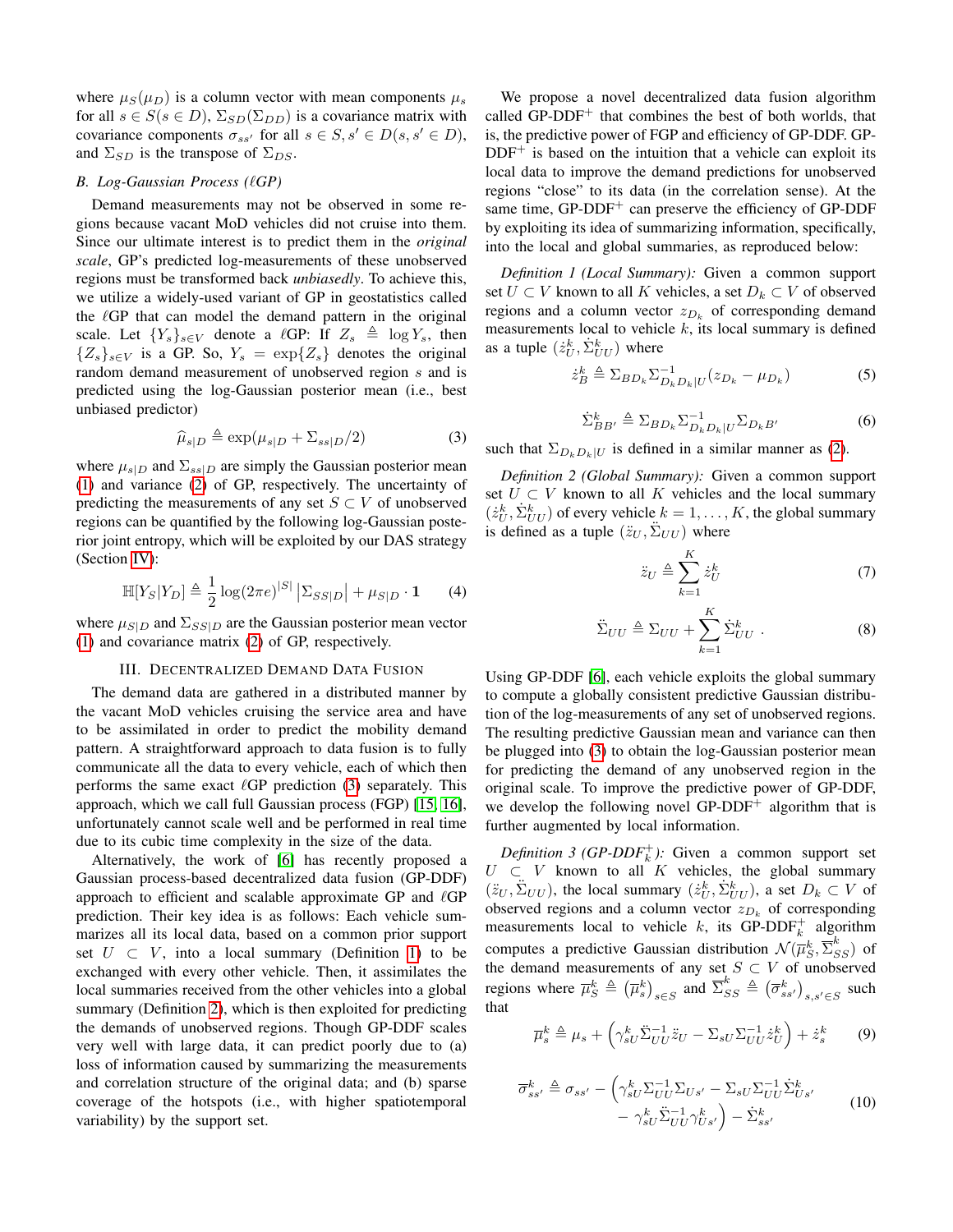<span id="page-3-5"></span>and

$$
\gamma_{sU}^k \triangleq \Sigma_{sU} + \Sigma_{sU} \Sigma_{UU}^{-1} \dot{\Sigma}_{UU}^k - \dot{\Sigma}_{sU}^k . \tag{11}
$$

*Remark* 1. Both the predictive Gaussian mean  $\overline{\mu}_s^k$  [\(9\)](#page-2-4) and covariance  $\overline{\sigma}_{ss}^k(10)$  $\overline{\sigma}_{ss}^k(10)$  of GP-DDF<sup>+</sup> exploit summary information (i.e., bracketed term) derived from global and local summaries and local information (i.e., last term) derived from local data. *Remark* 2. The predictive Gaussian mean  $\overline{\mu}_s^k$  [\(9\)](#page-2-4) and variance  $\overline{\sigma}_{ss}^{k}$  [\(10\)](#page-2-5) can be plugged into [\(3\)](#page-2-1) to obtain the log-Gaussian posterior mean for predicting the demand of any unobserved region in the original scale.

*Remark* 3. Since different vehicles exploit different local data, their GP-DDF $_k^+$  algorithms provide inconsistent predictions of the mobility demand pattern.

It is often desirable to achieve a globally consistent demand prediction among all vehicles. To do this, each unobserved region is simply assigned to the vehicle that predicts its demand best, which can be performed in a decentralized way:

*Definition 4 (Assignment Function):* An assignment function  $\tau : V \mapsto \{1 \dots K\}$  is defined as

<span id="page-3-4"></span><span id="page-3-1"></span>
$$
\tau(s) \triangleq \underset{k \in \{1...K\}}{\arg \min} \overline{\sigma}_{ss}^k \tag{12}
$$

for all  $s \in S$  where the predictive variance  $\overline{\sigma}_{ss}^k$  is defined in [\(10\)](#page-2-5). From now on, let  $\tau_s \triangleq \tau(s)$  for notational simplicity.

Using the assignment function  $\tau$ , each vehicle can now compute a globally consistent predictive Gaussian distribution, as detailed in Theorem [1A](#page-3-1) below:

*Theorem 1 (GP-DDF<sup>+</sup>):* Let a common support set  $U \subset$ V and a common assignment function  $\tau$  be known to all K vehicles.

A. The GP-DDF<sup>+</sup> algorithm of each vehicle computes a globally consistent predictive Gaussian distribution  $\mathcal{N}(\overline{\mu}_S, \Sigma_{SS})$  of the demand measurements of any set  $S \subset V$  of unobserved regions where  $\overline{\mu}_S \triangleq (\overline{\mu}_s^{\tau_s})_{s \in S}$ [\(9\)](#page-2-4) and  $\overline{\Sigma}_{SS} \triangleq (\overline{\sigma}_{ss'})_{s,s' \in S}$  such that

$$
\overline{\sigma}_{ss'} \triangleq \begin{cases}\n\overline{\sigma}_{ss'}^{\tau_s} & \text{if } \tau_s = \tau_{s'}, \\
\sum_{ss'|U} + \gamma_{sU}^{\tau_s} \ddot{\Sigma}_{UU}^{-1} \gamma_{Us'}^{\tau_{s'}} & \text{otherwise }, \\
\text{and } \gamma_{Us'}^{\tau_{s'}} & \text{is the transpose of } \gamma_{s'U}^{\tau_{s'}}.\n\end{cases}
$$
\n(13)

B. Let  $\mathcal{N}(\mu_{S|D}^{\text{Pic}}, \Sigma_{SS|D}^{\text{Pic}})$  be the predictive Gaussian distribution computed by the centralized sparse partially independent conditional (PIC) approximation of GP model [\[26\]](#page-7-22) where  $\mu_{S|D}^{\text{Pic}} \triangleq \left(\mu_{s|D}^{\text{Pic}}\right)$ s∈S and  $\Sigma^{\text{Pic}}_{SS|D} \triangleq \left(\sigma^{\text{Pic}}_{ss'|D}\right)$ s,s' $\in$ S such that  $\mu_{s|D}^{\text{Pic}} \triangleq \mu_s + \widetilde{\Gamma}_{sD} (\Gamma_{DD} + \Lambda)^{-1} (z_D - \mu_D)$  (14)

$$
\sigma_{ss'|D}^{\text{PIC}} \triangleq \sigma_{ss'} - \widetilde{\Gamma}_{sD} \left( \Gamma_{DD} + \Lambda \right)^{-1} \widetilde{\Gamma}_{Ds'} \qquad (15)
$$

and  $\Gamma_{Ds'}$  is the transpose of  $\Gamma_{s'D}$  such that

$$
\Gamma_{BB'} \triangleq \Sigma_{BU} \Sigma_{UU}^{-1} \Sigma_{UB'} \tag{16}
$$

$$
\widetilde{\Gamma}_{sD} \triangleq (\widetilde{\Gamma}_{s\bar{s}})_{\bar{s}\in D} \tag{17}
$$

$$
\widetilde{\Gamma}_{s\bar{s}} \triangleq \begin{cases}\n\sigma_{s\bar{s}} & \text{if } \tau_s = \tau_{\bar{s}}, \\
\Gamma_{s\bar{s}} & \text{otherwise}\n\end{cases}
$$
\n(18)

and  $\Lambda$  is a block-diagonal matrix constructed from the K diagonal blocks of  $\Sigma_{DD|U}$ , each of which is a matrix  $\Sigma_{D_kD_k|U}$  for  $k = 1, ..., K$  where  $D =$  $\bigcup_{k=1}^{K} D_k$ , and let  $\tau_{\bar{s}} \triangleq k$  for all  $\bar{s} \in D_k$ . Then,  $\overline{\mu}_s = \mu_{s|D}^{\text{Pic}}$  and  $\overline{\sigma}_{ss'} = \sigma_{ss'|D}^{\text{Pic}}$  for all  $s, s' \in S$ .

The proof of Theorem [1B](#page-3-1) is given in Appendix A of [\[7\]](#page-7-23).

*Remark* 1. In Theorem [1A](#page-3-1), if  $\tau_s = \tau_{s'} = k$ , then vehicle k can compute  $\overline{\mu}_s^{\tau_s}$  [\(9\)](#page-2-4) and  $\overline{\sigma}_{ss'}$  [\(10\)](#page-2-5) locally and send them to the other vehicles that request them. Otherwise,  $\tau_s \neq \tau_{s'}$  and vehicle k has to request  $|U|$ -sized vectors  $\gamma_{sU}^{\tau_s}$  and  $\gamma_{s'U}^{\tau_{s'}}$  from the respective vehicles  $\tau_s$  and  $\tau_{s'}$  to compute  $\overline{\sigma}_{ss'}$  [\(13\)](#page-3-2).

*Remark* 2. The equivalence result of Theorem [1B](#page-3-1) implies that the computational load of the centralized PIC approximation of GP can be distributed among  $K$  vehicles, hence improving the time efficiency of demand prediction. Supposing  $|S| \leq |U|$  and  $|S| \leq |D|/K$  for simplicity, the  $\mathcal{O}(|D|(|D|/K)^2 + |U|^2)$  time incurred by PIC can be reduced to  $\mathcal{O}((|D|/K)^3 + |U|^3 + |U|^2 K)$  time of running GP- $DDF^+$  on each of the K vehicles. Hence, GP-DDF<sup>+</sup> scales better with increasing size  $|D|$  of data.

*Remark* 3. The equivalence result also sheds some light on an important property of  $GP-DDF$ <sup>+</sup> based on the structure of PIC: It is assumed that  $Z_{D_1 \bigcup S_1}, \ldots, Z_{D_K \bigcup S_K}$ are conditionally independent given the support set  $U$ . As compared to GP-DDF that assumes conditional independence of  $Z_{D_1}, \ldots, Z_{D_K}, Z_{S_1}, \ldots, Z_{S_K}$ , GP-DDF<sup>+</sup> can predict  $Z_S$ better since it imposes a weaker conditional independence assumption. Experimental results on real-world mobility demand data (Section [VI\)](#page-5-0) also show that  $GP-DDF^+$  achieves predictive accuracy comparable to FGP and significantly better than GP-DDF, thus justifying the practicality of such an assumption for predicting a mobility demand pattern.

#### IV. DECENTRALIZED ACTIVE DEMAND SENSING

<span id="page-3-2"></span><span id="page-3-0"></span>Suppose that there are  $K$  vacant MoD vehicles in the fleet actively cruising the service area and each vehicle  $k \in$  $\{1...K\}$  has observed a set  $D_k \subset V$  of regions. In the active demand sensing problem, all vehicles have to jointly select the most informative walks  $w_1^*, \ldots w_K^*$  of length H each along which demand data will be sampled:

<span id="page-3-3"></span>
$$
(w_1^*, \ldots, w_K^*) \triangleq \underset{(w_1, \ldots, w_K)}{\arg \max} \mathbb{H} \left[ Y_{\bigcup_{k=1}^K S_{w_k}} \middle| Y_{\bigcup_{k=1}^K D_k} \right] \quad (19)
$$

where  $S_{w_k}$  denotes the set of unobserved regions to be visited by the walk  $w_k$ . To ease notation, let  $w \triangleq (w_1 \dots w_K)$  and  $S_w = \bigcup_{k=1}^K S_{w_k}$  (similarly, for  $w^*$  and  $S_{w^*}$ ). Then, each vehicle  $k$  executes its walk  $w_k^*$  while observing the demands of regions  $S_{w_k^*}$ , and updates its location and stored data.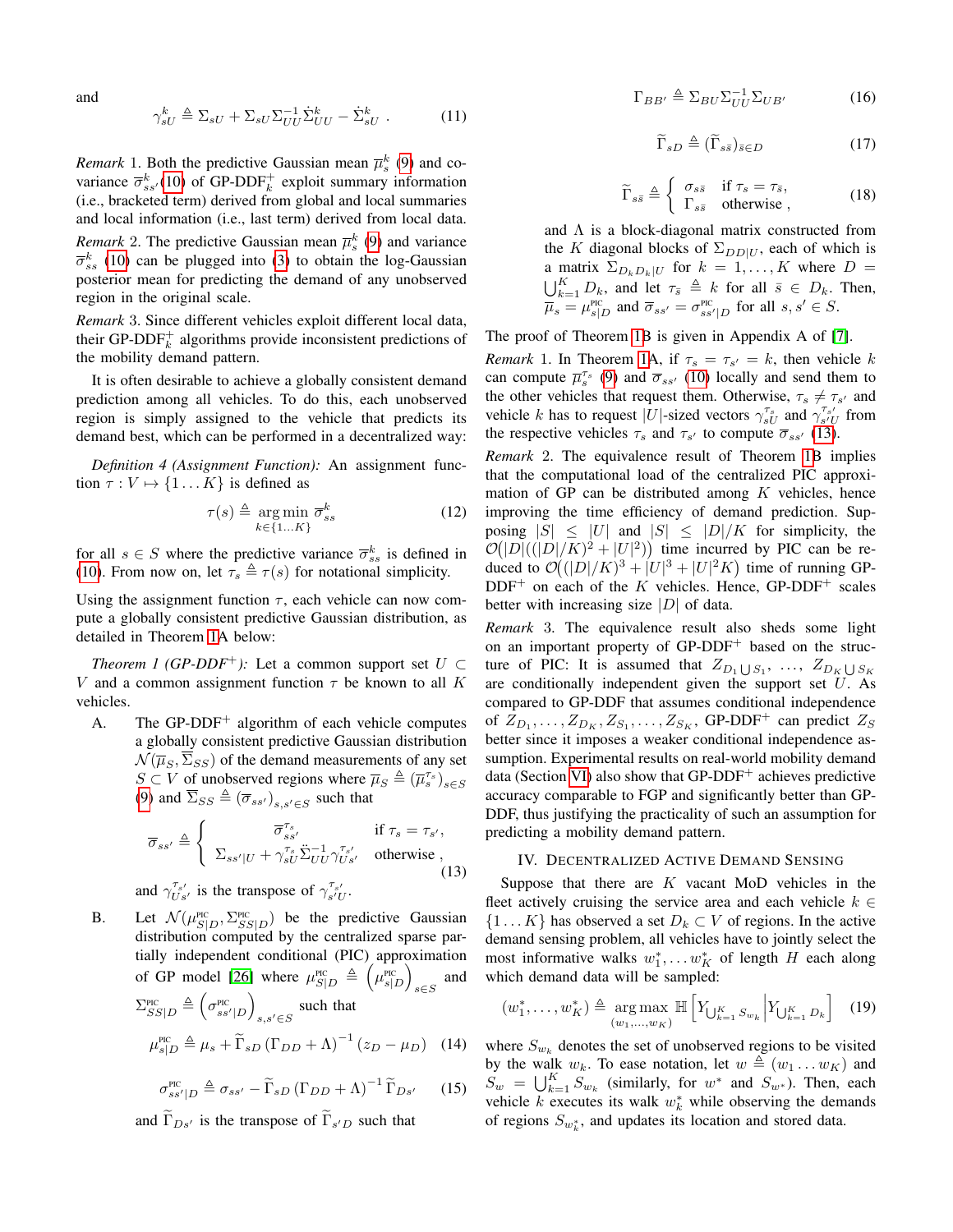To derive the most informative joint walk  $w^*$ , the posterior entropy  $(19)$  of every possible joint walk w has to be evaluated. Such a centralized strategy cannot be performed in real time due to the following two issues: (a) It relies on all the demand data that are gathered in a distributed manner by the vehicles, thus incurring huge time and communication overheads with large data, and (b) it involves evaluating a prohibitively large number of joint walks (i.e., exponential in the fleet size).

The first issue can be alleviated by approximating the log-Gaussian posterior joint entropy using the decentralized GP- $DDF^+$  algorithm (Theorem [1A](#page-3-1)), thus distributing its computational load among all vehicles. Then, the active demand sensing problem [\(19\)](#page-3-3) is approximated by

$$
w^* = \underset{w}{\arg\max} \overline{\mathbb{H}} \left[ Y_{S_w} \right] \tag{20}
$$

<span id="page-4-0"></span>
$$
\overline{\mathbb{H}}\left[Y_{S_w}\right] \triangleq \frac{1}{2}\log(2\pi e)^{|S_w|} \left|\overline{\Sigma}_{S_w S_w}\right| + \overline{\mu}_{S_w} \cdot \mathbf{1} \,. \tag{21}
$$

To obtain  $\mathbb{H}[Y_{S_w}](21)$  $\mathbb{H}[Y_{S_w}](21)$ ,  $\Sigma_{S_wS_w|D}$  and  $\mu_{S_w|D}$  in  $\mathbb{H}[Y_{S_w}|Y_D]$ ([\(4\)](#page-2-6) & [\(19\)](#page-3-3)) are replaced by  $\Sigma_{S_wS_w}$  and  $\overline{\mu}_{S_w}$  defined in Theorem [1A](#page-3-1), respectively.

To address the second issue, a partially decentralized active sensing strategy proposed by [\[6\]](#page-7-17) partitions the vehicles into several small groups such that each group of vehicles selects its joint walk independently. This partitioning heuristic performs poorly when the largest group formed still contains many vehicles. In our work, this is indeed the case because many vehicles tend to cluster within hotspots, as explained later. To scale well in the fleet size, we therefore adopt a fully decentralized active sensing (DAS) strategy by assuming that the joint walk  $w_1^* \dots w_K^*$  is derived by selecting the locally optimal walk of each vehicle k:

<span id="page-4-1"></span>
$$
w_k^* = \underset{w_k}{\text{arg}\max} \overline{\mathbb{H}} \left[ Y_{S_{w_k}} \right] \tag{22}
$$

where  $\overline{\mathbb{H}}\left[Y_{S_{w_k}}\right]$  is defined in the same way as [\(21\)](#page-4-0). Then, each vehicle can select its locally optimal walk independently of the other vehicles, thus significantly reducing the search space of joint walks. A consequence of such an assumption is that, without coordinating their walks, the vehicles may select suboptimal joint walks (e.g., two vehicles' locally optimal walks are highly correlated). In practice, this assumption becomes less restrictive when the size  $|D|$  of data increases to potentially reduce the degree of violation of conditional independence of  $Y_{S_{w_1}}, \ldots, Y_{S_{w_K}}$ .

More importantly, it can be observed from [\(21\)](#page-4-0) and [\(22\)](#page-4-1) that the cruising behavior of DAS trades off between exploring sparsely sampled regions with high predictive uncertainty (i.e., by maximizing the log-determinant of Gaussian posterior covariance matrix  $\Sigma_{S_{w_k}S_{w_k}}$  term) and hotspots (i.e., by maximizing the Gaussian posterior mean vector  $\overline{\mu}_{S_{w_k}}$  term). As a result, it redistributes vacant MoD vehicles to regions with high likelihood of picking up users. Hence, besides gathering the most informative data for predicting the mobility demand pattern, DAS is able to achieve a dual effect of fleet rebalancing to service mobility demands.

## V. TIME AND COMMUNICATION ANALYSIS

<span id="page-4-3"></span>In this section, we analyze the time and communication overheads of our proposed GP-DDF<sup>+</sup> coupled with DAS algorithm (Algo. [1\)](#page-4-2) and compare them with that of both FGP (Section [II\)](#page-1-0) and GP-DDF [\[6\]](#page-7-17) coupled with DAS algorithms (Section [IV\)](#page-3-0).

| <b>Algorithm 1:</b> GP-DDF <sup>+</sup> +DAS( <i>U</i> , <i>K</i> , <i>H</i> , <i>k</i> , <i>D<sub>k</sub></i> , $z_{D_k}$ ) |    |
|------------------------------------------------------------------------------------------------------------------------------|----|
| while true do                                                                                                                |    |
| /* Data fusion (Section III)                                                                                                 |    |
| Construct local summary by $(5)$ & $(6)$                                                                                     |    |
| Exchange local summary with every vehicle $i \neq k$                                                                         |    |
| Construct global summary by $(7)$ & $(8)$                                                                                    |    |
| Construct assignment function by (12)                                                                                        |    |
| Predict demand measurements of unobserved regions by $(9)$ & $(13)$                                                          |    |
| /* Active Sensing (Section IV)                                                                                               | *. |
| Compute local maximum-entropy walk $w_k^*$ by (22)                                                                           |    |
| Execute walk $w_k^*$ and observe its demand measurements $Y_{w_k^*}$                                                         |    |
| Update local information $D_k$ and $y_{D_k}$                                                                                 |    |

#### <span id="page-4-2"></span>*A. Time Complexity*

Firstly, each vehicle k has to evaluate  $\Sigma_{D_kD_k|U}$  in  $\mathcal{O}(|U|^3 + |U|(|D|/K)^2)$  time and invert it in  $\mathcal{O}(|D|/K)^3)$ time. After that, the data fusion component constructs the local summary in  $\mathcal{O}(|U|^2|D|/K + |U|(|D|/K)^2)$  time by [\(5\)](#page-2-7) and [\(6\)](#page-2-2), and subsequently the global summary in  $\mathcal{O}(|U|^2 K)$  time by [\(7\)](#page-2-8) and [\(8\)](#page-2-3). To construct the assignment function for any unobserved set  $S \subset V$ , vehicle k first computes |S| number of  $\gamma_{sU}^{k}$  for all unobserved regions  $s \in S$  in  $\mathcal{O}(|S||U|^2 + |S|(|D|/K)^2)$  time by [\(11\)](#page-3-5). Then, after inverting  $\sum_{UU}$  in  $\mathcal{O}(|U|^3)$ , the predictive means and variances for all  $s \in S$  are computed in  $\mathcal{O}(|S||U|^2 + |S|(|D|/K)^2)$ time by [\(9\)](#page-2-4) and [\(13\)](#page-3-2), respectively. Let  $\Delta \triangleq \delta^H$  denote the number of possible walks of length H where  $\delta$  is the maximum out-degree of graph  $G$ . In the active sensing component, to obtain the locally optimal walk, the log-Gaussian posterior entropies [\(22\)](#page-4-1) of all possible walks are derived from [\(9\)](#page-2-4) and [\(13\)](#page-3-2), respectively, in  $\mathcal{O}(\Delta H |U|^2)$ and  $\mathcal{O}(\Delta(H|U|)^2)$  time. We assume  $|S| \leq \delta \Delta$  where S denotes the set  $\bigcup_{w_k} S_{w_k}$  of regions covered by any vehicle  $k$ 's all possible walks of length  $H$ . Then, the time complexity for our  $GP-DDF^+$  coupled with DAS algorithm is  $\mathcal{O}((|D|/K)^3 + |U|^3 + |U|^2 K + \Delta(H^3 + (H|U|)^2 + (|D|/K)^2)).$ In contrast, the time incurred by FGP and GP-DDF coupled with DAS algorithms are, respectively,  $P(|D|^3 + \Delta(H^3 + (H|D|)^2))$ and  $\mathcal{O}((|D|/K)^3 + |U|^3 + |U|^2K + \Delta(H^3 + (H|U|)^2))$ . It can be observed that our  $GP-DDF^+$  coupled with DAS algorithm can scale better with large size  $|D|$  of data and fleet size  $K$  than FGP coupled with DAS algorithm, and its increased computational load, as compared to GP-DDF coupled with DAS algorithm, is well distributed among  $K$ vehicles.

#### *B. Communication complexity*

In each iteration, each vehicle of the system running our  $GP-DDF<sup>+</sup>$  coupled with DAS algorithm has to broadcast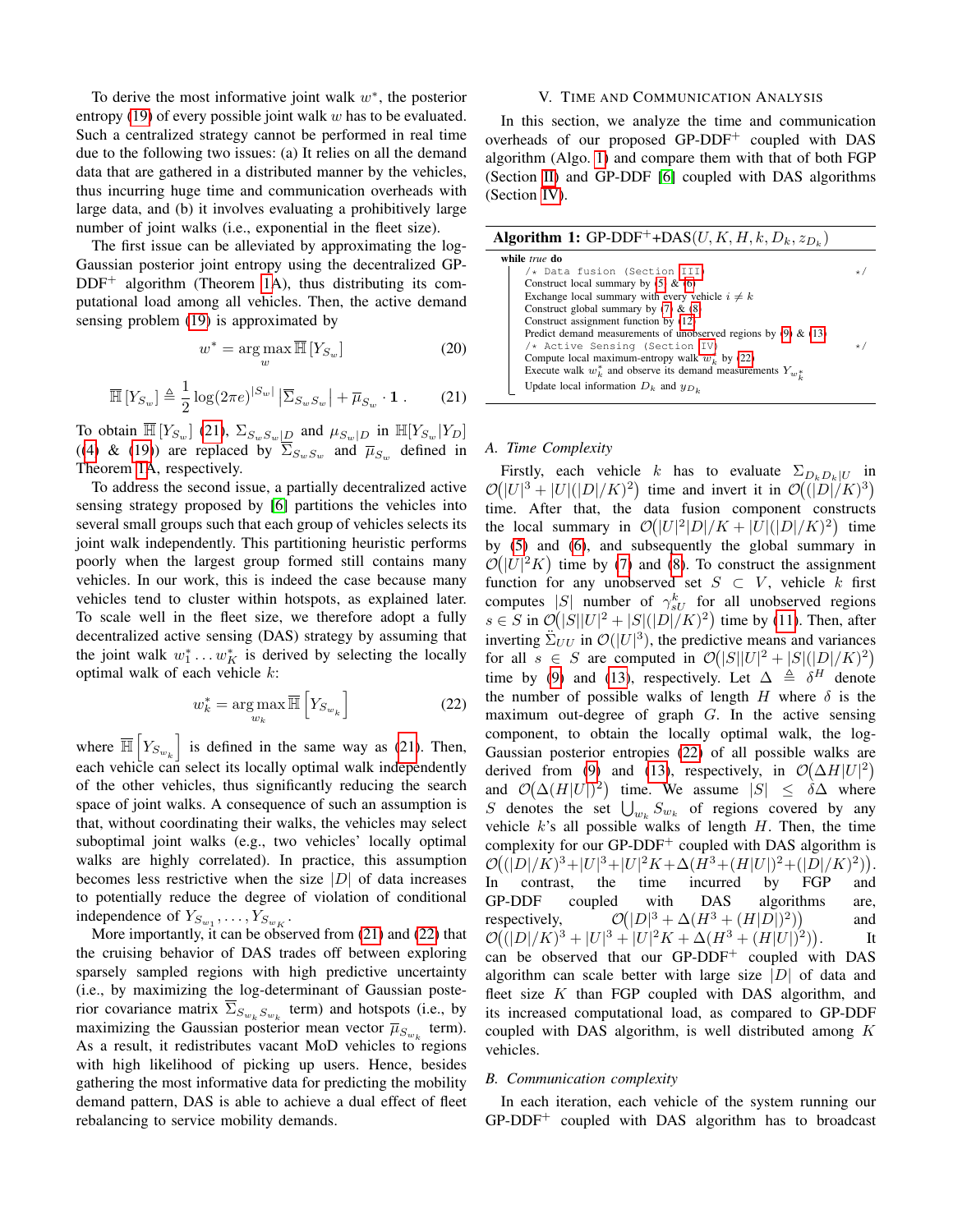a  $\mathcal{O}(|U|^2)$ -sized local summary for constructing the global summary, exchange  $\mathcal{O}(\Delta)$  scalar values for constructing the assignment function, and request  $\mathcal{O}(\Delta)$  number of  $\mathcal{O}(|U|)$ sized  $\gamma_{sU}^{k}$  components for evaluating the entropies of all possible local walks. In contrast, FGP coupled with DAS algorithm needs to broadcast  $\mathcal{O}(|D|/K)$ -sized message comprising all its local data to handle communication failure, and GP-DDF coupled with DAS algorithm only needs to broadcast a  $\mathcal{O}(|U|^2)$ -sized local summary.

#### VI. EXPERIMENTS AND DISCUSSION

<span id="page-5-0"></span>This section evaluates the performance of our proposed algorithm using a real-world taxi trajectory dataset taken from the central business district of Singapore between 9:30 p.m. and 10 p.m. on August 2, 2010. The service area is gridded into  $50 \times 100$  regions such that 2506 regions are included into the dataset as the remaining regions contain no road segment for cruising vehicles to access. The maximum outdegree  $\delta$  of graph G over these regions is 8. The feature vector of each region is specified by its corresponding location. In any region, the demand (supply) measurement is obtained by counting the number of pickups (taxis cruising by) from all historic taxi trajectories generated by a major taxi company in a 30-minute time slot. After processing the taxi trajectories, the historic demand and supply distributions are obtained, as shown in Fig. [1.](#page-5-1) Then, a number  $C$  of users are randomly



<span id="page-5-1"></span>Fig. 1. Historic demand and supply distributions.

distributed over the service area with their locations drawn from the demand distribution (Fig. [1a](#page-5-1)). Similarly, a fleet of  $K$ vacant MoD vehicles are initialized at locations drawn from the supply distribution (Fig. [1b](#page-5-1)).

In our simulation, when a vehicle enters a region with users, it picks up one of them randomly. Then, the MoD system removes this vehicle from the fleet of vacant cruising vehicles and introduce a new vacant vehicle drawn from the supply distribution. Similarly, a new user appears at a random location drawn from the demand distribution. The MoD system operates for L time steps and each vehicle plans a walk of length 4 at each time step, with all vehicles running a data fusion algorithm coupled with our DAS strategy. We will compare the performance of our  $GP-DDF<sup>+</sup>$  algorithm with that of FGP and GP-DDF algorithms when coupled with our DAS strategy. The experiments are conducted on a Linux system with Intel $\circledR$  Xeon $\circledR$  CPU E5520 at 2.27 GHz.

## *A. Performance Metrics*

The tested algorithms are evaluated with two sets of performance metrics. The performance of sensing and predicting mobility demands is evaluated using (a) root mean square error (RMSE)  $\sqrt{|V|^{-1} \sum_{s \in V} (y_s - \hat{\mu}_{s|D})^2}$  where  $y_s$  is the demand measurement and  $D$  is the set of regions observed by the MoD vehicles, and (b) incurred time of the algorithms.

The performance of servicing mobility demands is evaluated by comparing the Kullback-Leibler divergence (KLD)  $\sum_{s \in V} P_c(s) \log \left( P_c(s) / P_d(s) \right)$  between the fleet distribution  $P_c$  of vacant MoD vehicles controlled by the tested algorithms and historic demand distribution  $P_d$  (i.e., lower KLD implies better balance between fleet and demand), average cruising length of MoD vehicles, average waiting time of users, and total number of pickups resulting from the tested algorithms.

#### *B. Results and Analysis*

For notational simplicity, we will use GP-DDF<sup>+</sup>, FGP, and GP-DDF to represent the algorithms of their corresponding data fusion components coupled with DAS strategy in this subsection.

*1) Performance:* The MoD system comprises  $K = 20$ vehicles running three tested algorithms for  $L = 960$  time steps in a service area with  $C = 200$  users. All results are obtained by averaging over 40 random instances.

The performance of MoD systems in sensing and predicting mobility demands is illustrated in Figs. [2a-2b](#page-6-0). Fig. [2a](#page-6-0) shows that the demand data collected by MoD vehicles using GP- $DDF<sup>+</sup>$  can achieve predictive accuracy comparable to that of using FGP and significantly better than that of using GP-DDF. This indicates that exploiting the local data of vehicles for predicting demands of nearby unobserved regions can improve the prediction of the mobility demand pattern. Fig. [2b](#page-6-0) shows the average incurred time of each vehicle using three algorithms.  $GP-DDF<sup>+</sup>$  is significantly more time-efficient (i.e., one order of magnitude) than FGP, and only slightly less timeefficient than GP-DDF. This can be explained by the time analysis in Section [V.](#page-4-3) The above results indicate that GP-DDF<sup>+</sup> is more practical for real-world deployment due to a better balance between predictive accuracy and time efficiency.

The performance of MoD systems in servicing the mobility demands is illustrated in Figs. [2c-2f](#page-6-0). Fig. [2c](#page-6-0) shows that a MoD system using  $GP-DDF^+$  can achieve better fleet rebalancing of vehicles to service mobility demands than GP-DDF, but worse rebalancing than FGP. This implies that a better prediction of the underlying mobility demand pattern (Fig. [2a](#page-6-0)) can lead to better fleet rebalancing. Note that KLD (i.e., imbalance between mobility demand and fleet) increases over time because we assume that when a vehicle picks up a user, its local data is removed from the fleet of cruising vehicles, and a new vehicle is introduced at a random location that may be distant from a demand hotspot, hence worsening the imbalance between demand and fleet. It can also be observed that an algorithm generating a better balance between fleet and demand will also perform better in servicing the mobility demands, that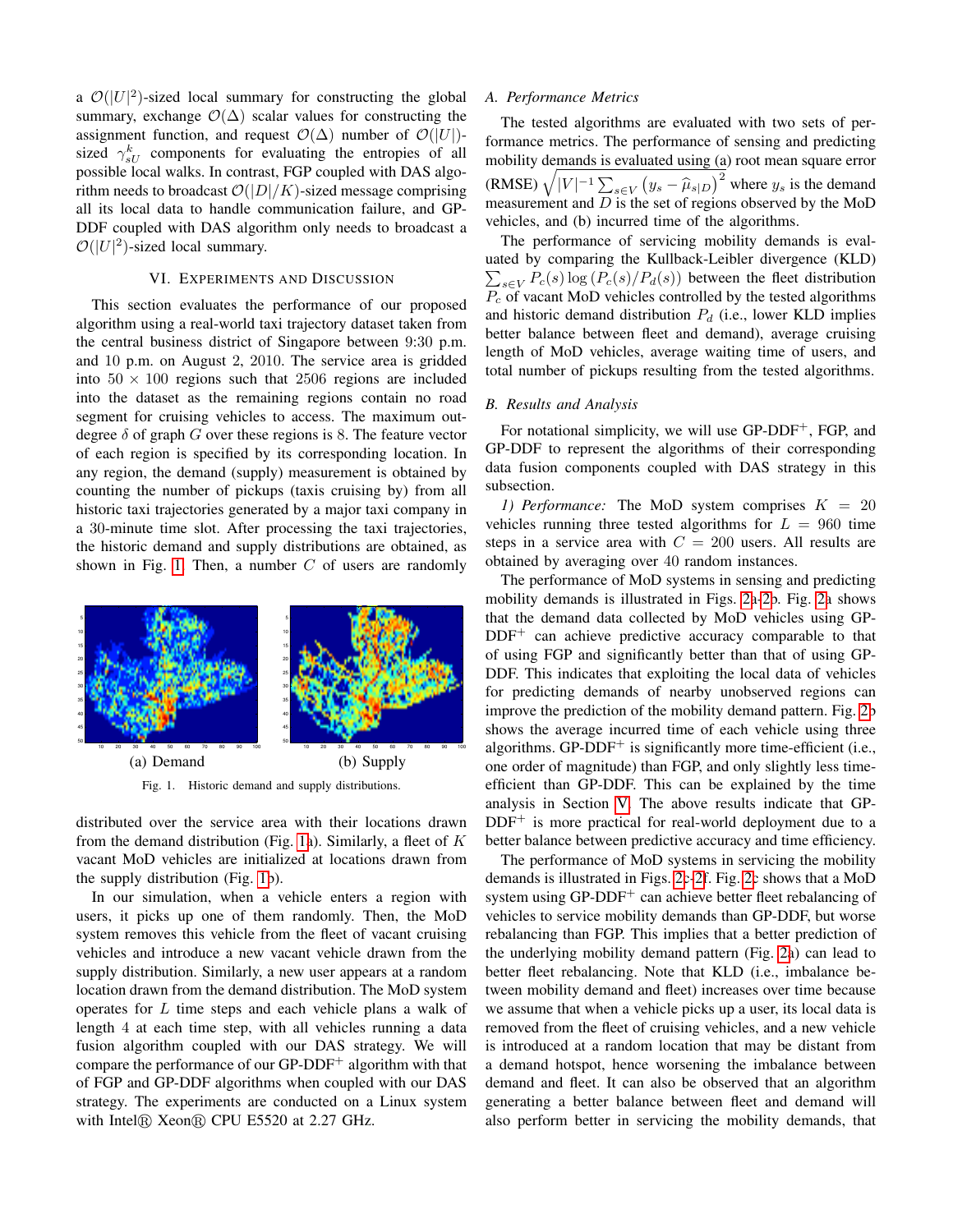

<span id="page-6-0"></span>Fig. 2. Performance of MoD systems in sensing, predicting, and servicing mobility demands.

is, shorter average cruising trajectories of vehicles (Fig. [2d](#page-6-0)), shorter average waiting time of users (Fig. [2e](#page-6-0)), and larger total number of pickups (Fig. [2f](#page-6-0)). These observations imply that exploiting an active sensing strategy to collect the most informative demand data for predicting the mobility pattern achieves a dual effect of improving performance in servicing the mobility demands since these vehicles have higher chance of picking up users in demand hotspots or sparsely sampled regions (Section [IV\)](#page-3-0).

2) Scalability: We vary the number  $K = 10, 20, 30$  of vehicles in the MoD system, and keep the total length of walks of all the vehicles to be the same, that is, these vehicles will walk for  $L = 960, 480, 320$  steps, respectively. All three algorithms are tested in a service area with  $C = 600$  users. All results are obtained by averaging over 40 random instances.

From Figs. [3a-3c](#page-6-1), it can be observed that all three algorithms can improve their prediction accuracy with an increasing number of vehicles in the MoD system because more vehicles indicate less walks when the total length of walks are the same, thus suffering less from the myopic planning  $(H = 4)$ and gathering more informative demand data. Figs. [3d-3f](#page-6-1) show that, with more MoD vehicles,  $GP-DDF<sup>+</sup>$  and  $GP-DDF$  incur less time, while FGP incurs more time. This is because the computational load in decentralized data fusion algorithms are distributed among all vehicles, thus reducing the incurred time with more vehicles.



<span id="page-6-1"></span>Fig. 3. Scalability of MoD systems in sensing and predicting mobility demands.

Figs. [4a-4c](#page-6-2) show that all three algorithms can achieve better balance between mobility demand and fleet with larger number of vehicles. It can also be observed that all three algorithms can improve the performance of servicing the mobility demand with more vehicles, that is, shorter average cruising trajectories of vehicles (Fig. [4d](#page-6-2)), shorter average waiting time of users (Fig. [4e](#page-6-2)), and larger total number of pickups (Fig. [4f](#page-6-2)). This is because MoD vehicles can collect more informative demand data with larger number of vehicles sampling demand hotspots or sparsely sampled regions, which are the regions with higher chance of picking up users than the rest of the service area.



<span id="page-6-2"></span>Fig. 4. Scalability of MoD systems in servicing mobility demands.

The above results indicate that more vehicles in MoD system result in better accuracy in predicting the mobility demand pattern, and achieve a dual effect of better performance in servicing mobility demands.

# VII. CONCLUSION

This paper describes a novel GP-based decentralized data fusion (GP-DDF<sup>+</sup>) and active sensing (DAS) algorithm for real-time, fine-grained mobility demand sensing and prediction with a fleet of autonomous robotic vehicles in a MoD system. We have analytically and empirically demonstrated that GP-DDF<sup>+</sup> can achieve a better balance between predictive accuracy and time efficiency than the state-of-the-art GP-DDF [\[6\]](#page-7-17) and FGP [\[15,](#page-7-13) [16\]](#page-7-14). The practical applicability of GP-DDF<sup>+</sup> is not restricted to mobility demand prediction; it can be used in other urban and natural environmental sensing applications like monitoring of traffic, ocean and freshwater phenomena [\[4,](#page-7-11) [8,](#page-7-24) [14,](#page-7-25) [17,](#page-7-26) [18,](#page-7-15) [19,](#page-7-16) [24,](#page-7-27) [27,](#page-7-28) [29\]](#page-7-29). We have also analytically and empirically shown that even though DAS is devised to gather the most informative demand data for predicting the mobility demand pattern, it can achieve a dual effect of fleet rebalancing to service the mobility demands. For our future work, we will relax the assumption of all-to-all communication such that each sensor may only be able to communicate locally with its neighbors and develop a distributed data fusion approach to efficient and scalable approximate GP and  $\ell$ GP prediction.